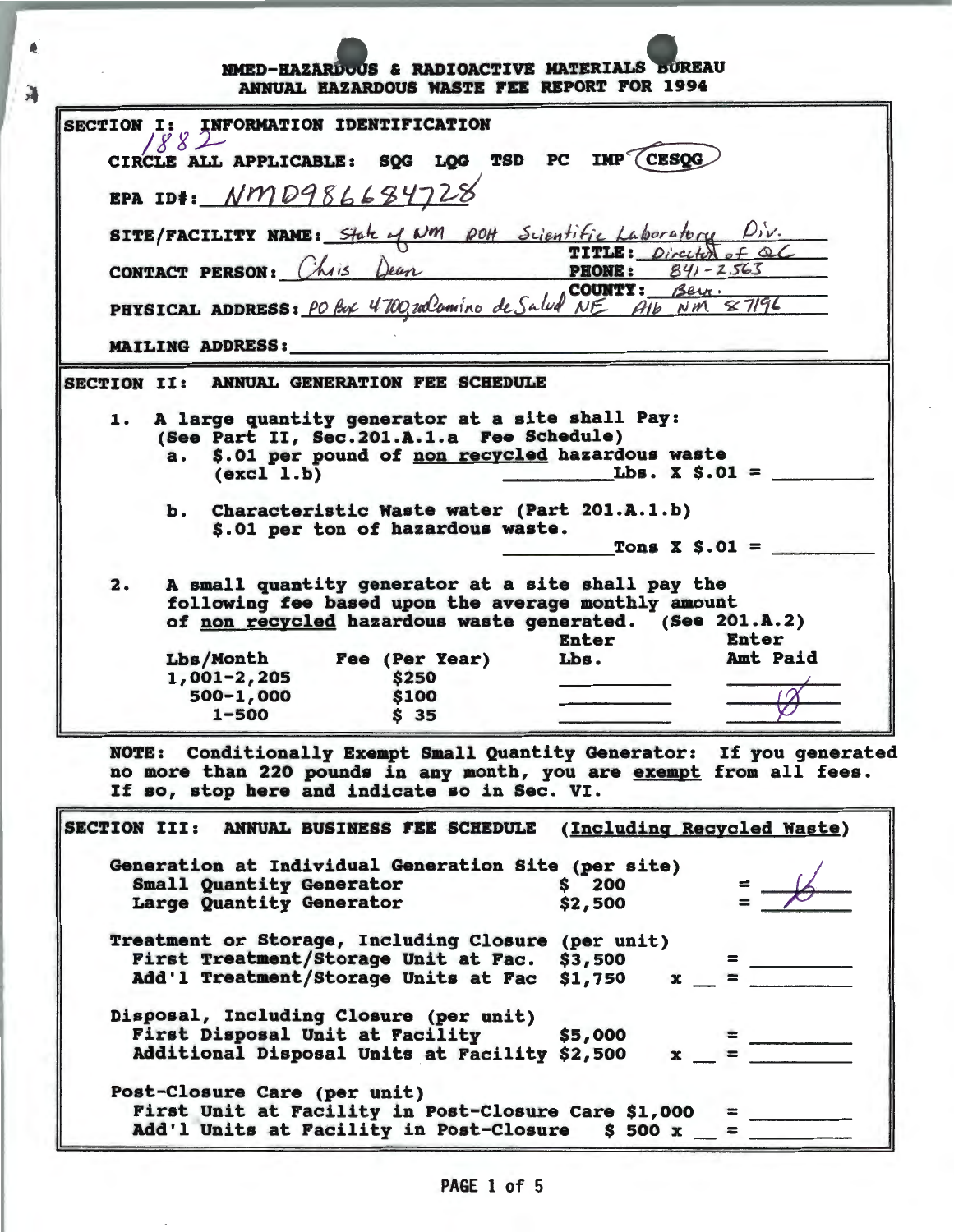| <b>SECTION IV:</b> | <b>GENERAL INFORMATION</b>                                                                                                                                                                                                                                                                                                                                                                                                                                                                                                                                                                                        |
|--------------------|-------------------------------------------------------------------------------------------------------------------------------------------------------------------------------------------------------------------------------------------------------------------------------------------------------------------------------------------------------------------------------------------------------------------------------------------------------------------------------------------------------------------------------------------------------------------------------------------------------------------|
| 1.                 | Total generated in calendar year 1994 excluding<br>spill cleanup and recycled waste:                                                                                                                                                                                                                                                                                                                                                                                                                                                                                                                              |
| 2.                 | How many Lbs/Tons were recycled?<br>From Spill Cleanup?                                                                                                                                                                                                                                                                                                                                                                                                                                                                                                                                                           |
| *NOTE:             | Submit Document to support quantity recycled and method of<br>recycling.                                                                                                                                                                                                                                                                                                                                                                                                                                                                                                                                          |
| <b>SECTION V:</b>  | CALCULATE FIGURES FROM APPROPRIATE SECTIONS                                                                                                                                                                                                                                                                                                                                                                                                                                                                                                                                                                       |
|                    | Sec. II. Line $1a \cdot \cdot \cdot \cdot \cdot \cdot \cdot \cdot \cdot +$                                                                                                                                                                                                                                                                                                                                                                                                                                                                                                                                        |
|                    | Sec. II. Line $1b \cdot \cdot \cdot \cdot \cdot$                                                                                                                                                                                                                                                                                                                                                                                                                                                                                                                                                                  |
|                    | Sec. II. Line $2.$                                                                                                                                                                                                                                                                                                                                                                                                                                                                                                                                                                                                |
|                    |                                                                                                                                                                                                                                                                                                                                                                                                                                                                                                                                                                                                                   |
|                    |                                                                                                                                                                                                                                                                                                                                                                                                                                                                                                                                                                                                                   |
|                    | CAP Fee<br>the company of the company of the company of the company of the company of the company of the company of the company of the company of the company of the company of the company of the company of the company of the company<br>(See Part I.105.B)                                                                                                                                                                                                                                                                                                                                                    |
|                    | (Part II.202; Part III.301)                                                                                                                                                                                                                                                                                                                                                                                                                                                                                                                                                                                       |
|                    | SECTION VI: CERTIFICATION (Part V.502; Part VI.603.A.B)                                                                                                                                                                                                                                                                                                                                                                                                                                                                                                                                                           |
|                    | I Certify under penalty of law that I have personally examined and<br>am familiar with the information submitted in this and all attached<br>documents, and that either based on my personal knowledge or my<br>inquiry of those individuals immediately responsible for obtaining<br>the information, I believe that the submitted information is true,<br>accurate, and complete. I hereby certify with the knowledge that<br>any person who knowingly omits material information from or makes<br>any false statement or representation in a fee report may be<br>subject to criminal penalties under the Act. |
| Signature          | Ohris Dean Director of QC 4/1b/45                                                                                                                                                                                                                                                                                                                                                                                                                                                                                                                                                                                 |
|                    | (Please type or print)                                                                                                                                                                                                                                                                                                                                                                                                                                                                                                                                                                                            |
|                    |                                                                                                                                                                                                                                                                                                                                                                                                                                                                                                                                                                                                                   |
|                    |                                                                                                                                                                                                                                                                                                                                                                                                                                                                                                                                                                                                                   |
|                    | buditionally exampt small quantity                                                                                                                                                                                                                                                                                                                                                                                                                                                                                                                                                                                |
| Comments           |                                                                                                                                                                                                                                                                                                                                                                                                                                                                                                                                                                                                                   |
| Rev.02.28.95       | 1617 18 1920<br>FORM NMED/AHWFR-001                                                                                                                                                                                                                                                                                                                                                                                                                                                                                                                                                                               |

 $\pmb{\theta}$ 

PAGE 2 of 5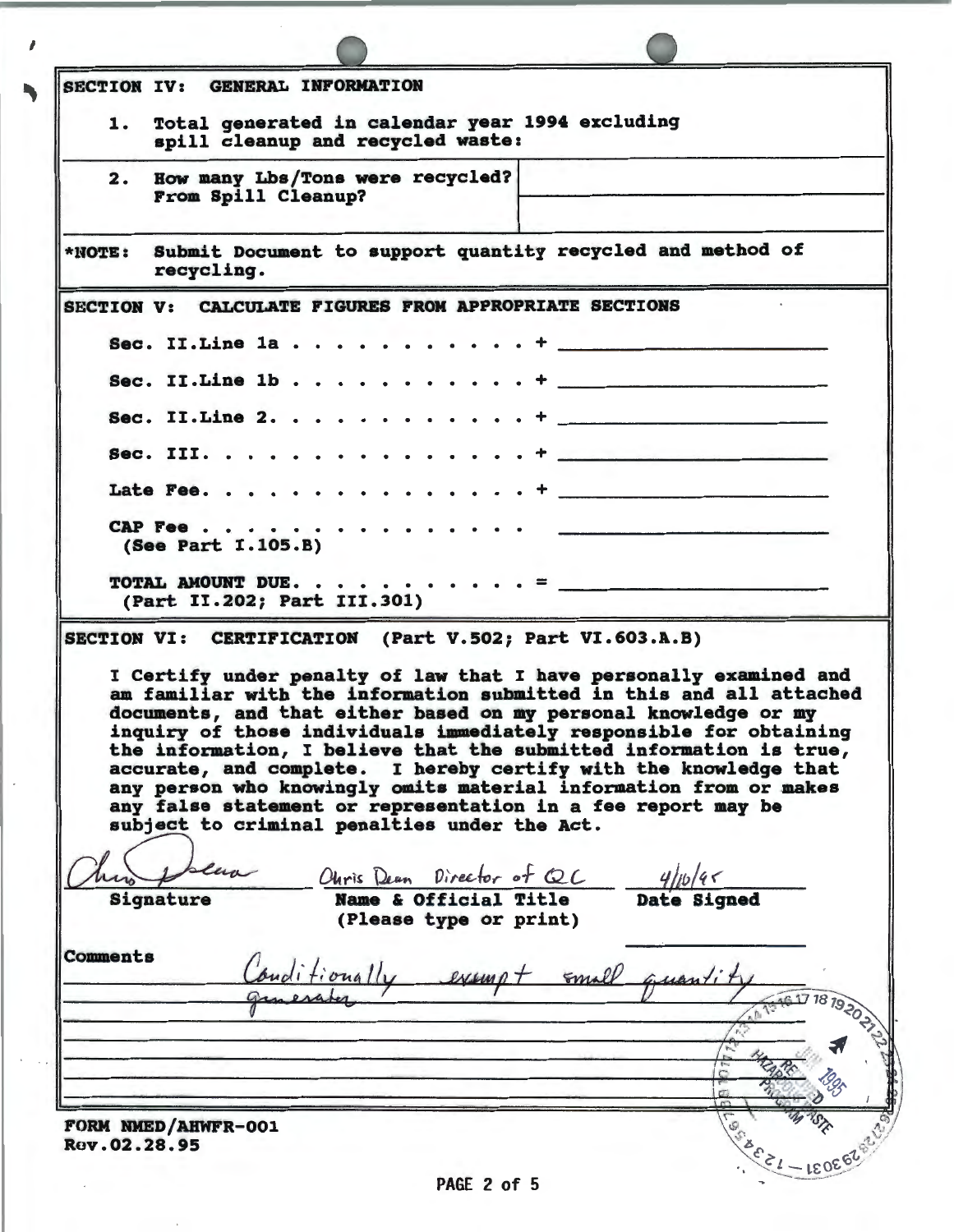Make the cashiers check, or money order for the full amount payable to:

RHED-Hazardous waste Fund RHED/Hazardous & Radioactive Materials Bureau P.O. Box 26110 Santa Fe, Hew Mexico 87502

ROTE: 1. Please re-submit an EPA Notification of Regulated Waste Activity (8700-12) Form for any new changes for this facility.

2. This form will be returned back to you if incomplete.

3. A fee report must be submitted for each location.

|                                         | Date received: 6-2195      |
|-----------------------------------------|----------------------------|
|                                         | Correct Ant: $\theta$      |
|                                         | Check No:                  |
|                                         |                            |
| Date Form/Check Ret:                    |                            |
|                                         | Reviewed by: $\mathcal{M}$ |
|                                         |                            |
|                                         |                            |
|                                         |                            |
|                                         |                            |
| REV.ORG.CODE 339 27 1690 900000 4169339 |                            |

FORM HMED/ABWFR-001 REV.02.28.95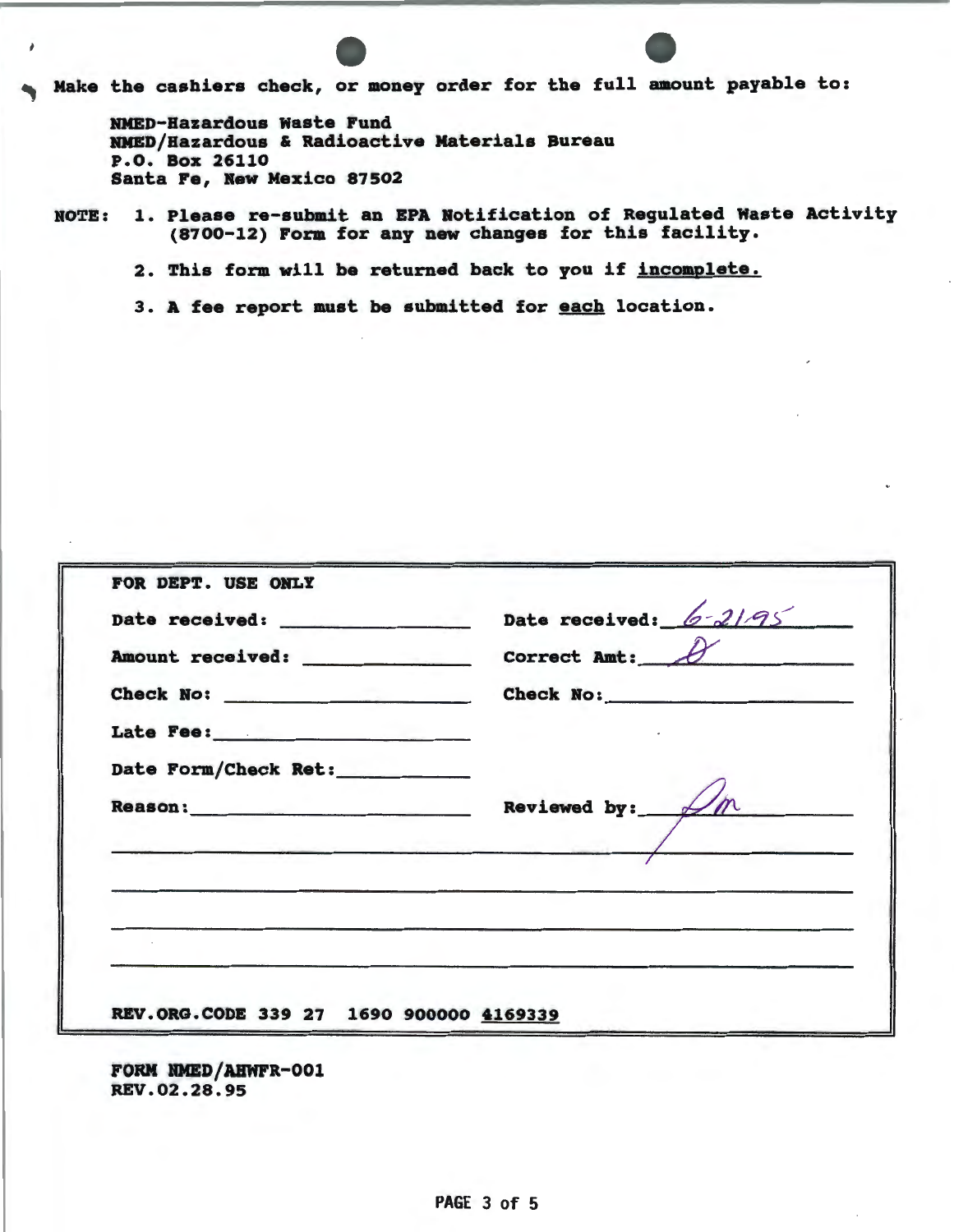New Mexico Environment Department Annual Hazardous Waste Fee Report Addendum

Latitude and Longitude Questionnaire

This form is to be completed by the addressed facility. The purpose of these data elements is to provide a standardized locational coordinate that will assist users in geographically locating a facility. The following information will also be used in a state wide geographic information system (GIS) database using ARC/INFO computer software.

Please answer the following questions.

; ,

1. Please enter the facility's LATITUDE  $35 \cdot 50$  '  $2.$ 2. Please enter the facility's LONGITUDE  $106 \cdot 37$  ' 07

- 3. Please circle the correct METHOD CODE used to determine the latitude and longitude coordinates. Please circle only ONE of the choices below.
	- SUR-GPS: Survey using differential-mode global positioning system (GPS). Accuracy depends on the type of receivers used, receiver configuration and satellite geometry.
	- NAV-GPS: Navigation-quality GPS. Surveyed using absolutemode global positioning system.
	- SUR-C: Cadastral Survey. Surveyed using conventional methods from a previously established GPS or triangulation control point.
	- MAP: Digital or manual interpolation from a map or photo.
	- LORAN-C: Loran-C navigation device or radiotriangulation.
	- ADDMAT: Address matched to a sub-portion of a street block.
	- PHOTO-GM: Aerial photography.
	- SPCSCONV: Conversion from state plane coordinate system.
	- TRSCONV: Conversion from U.S. Public Land Survey System (township, range, section, quarter, etc.).
	- UTMCONV: Conversion from Universal Transverse Mercator (UTM) coordinates.

continued on next  $page...$